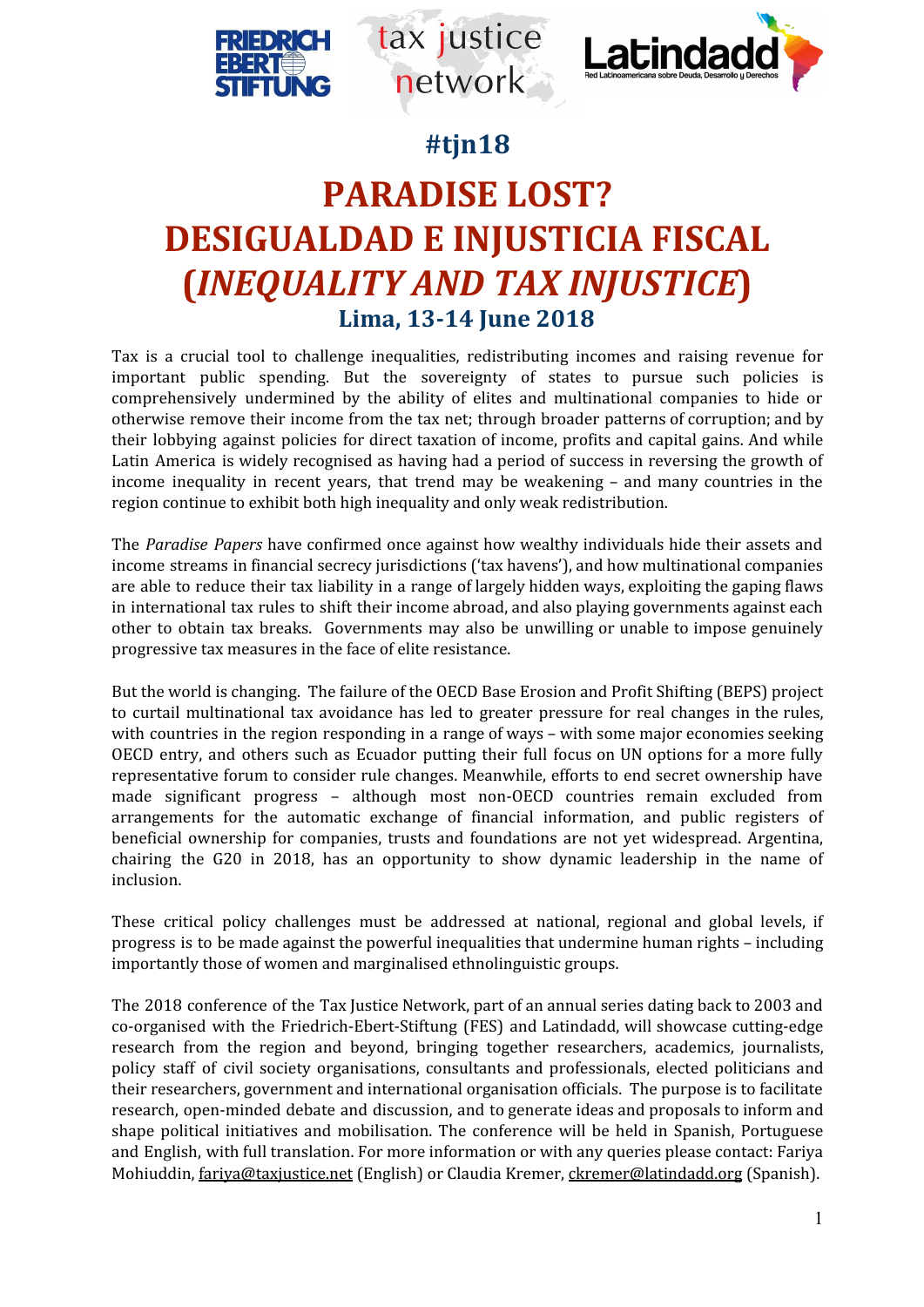



# **PUBLIC EVENT – 12 June 2018, 6pm**

tax justice

network

# **Leading or following? Latin America and the fight for tax justice**

**Jose Antonio Ocampo – ICRICT Magdalena Sepulveda – ICRICT Marcio Verdi – Head of the Interamerican Center of Tax Administrations + additional speakers to be confirmed**

*NB. This event will have a separate registration process*

# **Conference Programme**

**DAY ONE – 13 June 2018**

**08h30 – 09h00 Registration and coffee**

**09h00 – 09h30 Plenary: Welcome and introductions:** *Desigualdad y injusticia fiscal #tjn18* **Astrid Becker** (FES) **Carlos Bedoya** (Latindadd) **Alex Cobham** (Tax Justice Network)

# **09h30 – 11h00 Plenary session One:** *Inequalities and tax justice*

Chair: **Attiya Waris** (U. Nairobi)

| <b>Kathleen Lahey (Queens University and</b>                | Gender, Taxation, and Equality in Developing Countries: Key |
|-------------------------------------------------------------|-------------------------------------------------------------|
| TJN, presenting a UNWomen report)                           | <b>Issues and Recommendations</b>                           |
| Antonio David Cattani (Instituto Justica<br>Fiscal, Brazil) | Tributar a la riqueza, hacer justicia fiscal                |
| Miguel Niño-Zarazúa (UNU-WIDER,                             | Fiscal policy, state building and economic development: A   |
| Finland)                                                    | special issue of the Journal of International Development   |

#### **11h00 – 11h30 Coffee**

#### **11h30 – 13h00 Parallel session Two:**

**a.** *Tax justice: Theoretical inquiries*

Chair: **Dereje Alemayehu** (Global Alliance for Tax Justice, Ethiopia)

| Verónica Serafini (DECIDAMOS,              | Los desafíos de la política fiscal a la luz de los derechos de las |
|--------------------------------------------|--------------------------------------------------------------------|
| Paraguay)                                  | mujeres y la desigualdad de género                                 |
| Christian von Haldenwang (DIE,<br>Germany) | International tax justice and the principle of fiscal equivalence  |
| Patricia Lampreave (Universidad            | Tackle harmful tax competition, a compromise of the States with    |
| Complutense, Spain)                        | international organizations                                        |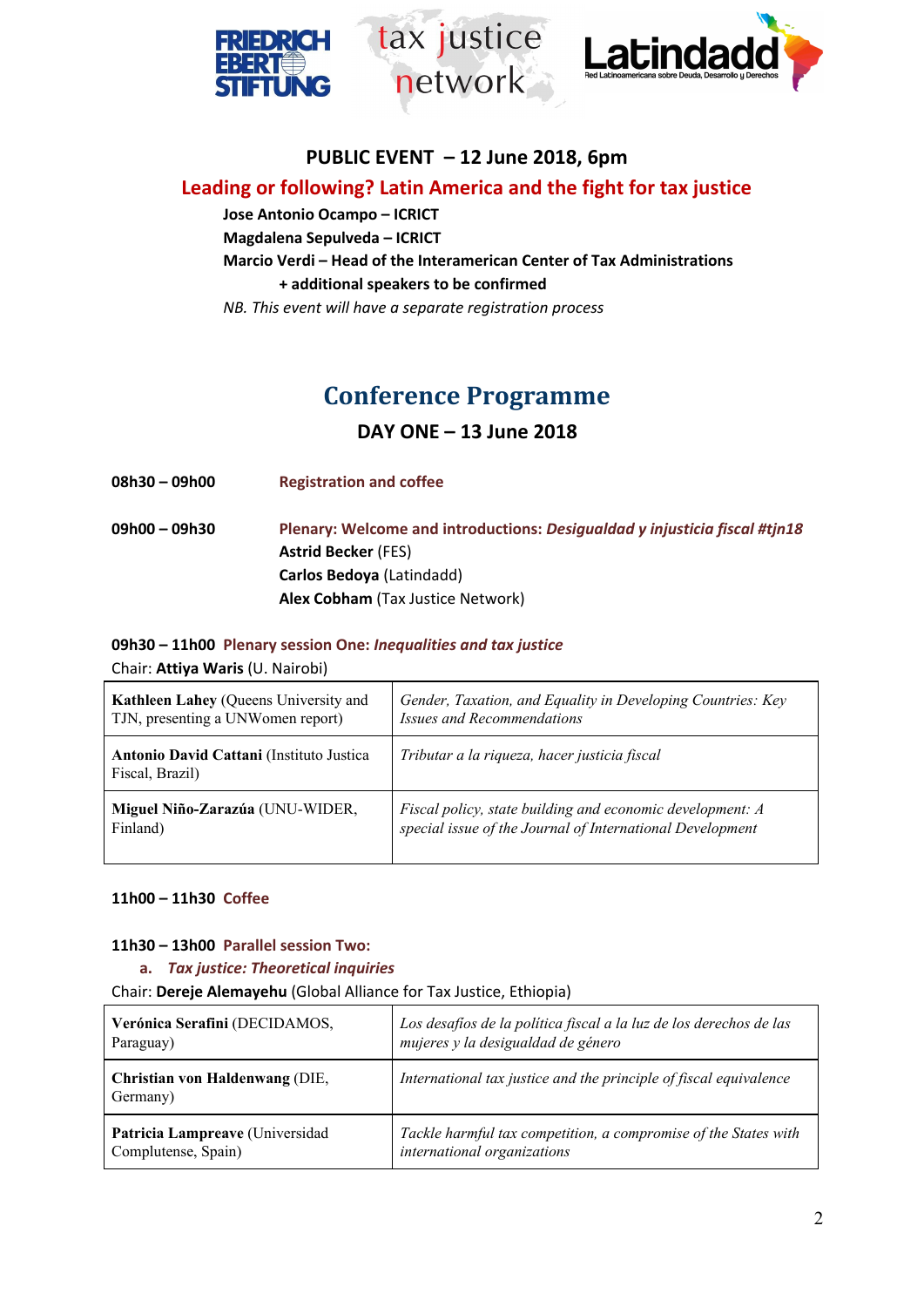





### **b.** *Tax breaks and the race to the bottom*

Chair: **Vera Mshana** (Ford Foundation)

| Rodolfo Bejarano<br>Peru)     | (LATINDADD, Privilegios a cambio de nada: Incentivos fiscales a la inversión en America<br>Latina                      |
|-------------------------------|------------------------------------------------------------------------------------------------------------------------|
| <b>Laure Gnassou</b> (France) | Tax Base Erosion: A Cautionary Tale of the DR Congo                                                                    |
| Paolo de Renzio (IBP, USA)    | Tax expenditures and their impact on inequality in Latin America: An<br>overview of findings from country case studies |

#### **13h00 – 14h00 Lunch**

#### **14h00 - 15h30 Parallel session Three:**

## **a.** *Tax justice challenges of inequalities*

Chair: **Vilani Oliveira** (CONFETAM - Confederacion Nacional de los Servidores Públicos Municipales)

| Vanessa Jorda (U. Cantabria, Spain) &<br>*Miguel Niño-Zarazúa (UNU-WIDER,<br>Finland) | Global inequality: how large is the effect of top incomes? |
|---------------------------------------------------------------------------------------|------------------------------------------------------------|
| Gemma Patón (U.Castilla La Mancha,<br>Spain)                                          | Retos fiscales de la economía digital en América Latina    |

#### **b.** *Hiding individual wealth: Old and new challenges*

Chair: **Sargon Nissan** (Financial Transparency Coalition)

| Andres Arauz (UNAM, Mexico; former       | Fuga de capitales institucionalizada: las subsidiarias offshore de |
|------------------------------------------|--------------------------------------------------------------------|
| Minister of Knowledge of Ecuador)        | los bancos ecuatorianos                                            |
| Fabio Bothner, Lukas Hakelberg &         | Their hands untied but still imprisoned? National tax policy       |
| <b>Thomas Rixen</b> (U.Bamberg, Germany) | under the automatic exchange of information                        |
| Riva Jalipa (TJN-A/SOAS, UK)             | Cryptocurrencies and tax justice                                   |

#### **15h30 – 16h00 Tea break**

#### **16h00 – 17h30 Plenary session Four:** *Tax justice and women's rights*

#### Chair: **Gaby Oré Aguiar** (CESR)

| Rachel Sharpe (ActionAid UK) and Kasia<br>Szeniawska (ActionAid Denmark) | Making tax work for women in developing countries                                                                                                   |
|--------------------------------------------------------------------------|-----------------------------------------------------------------------------------------------------------------------------------------------------|
| Frank Kalizinje (Malawi Revenue<br>Authority)                            | Tax policy and female labour force participation in Malawi:<br>Implications for tax justice and women's rights                                      |
| <b>Felogene Anumo</b> (AWID)                                             | AWID report "Illicit Financial Flows: Why we should claim<br>these resources for gender, economic and social justice"<br>(authored by Attiya Waris) |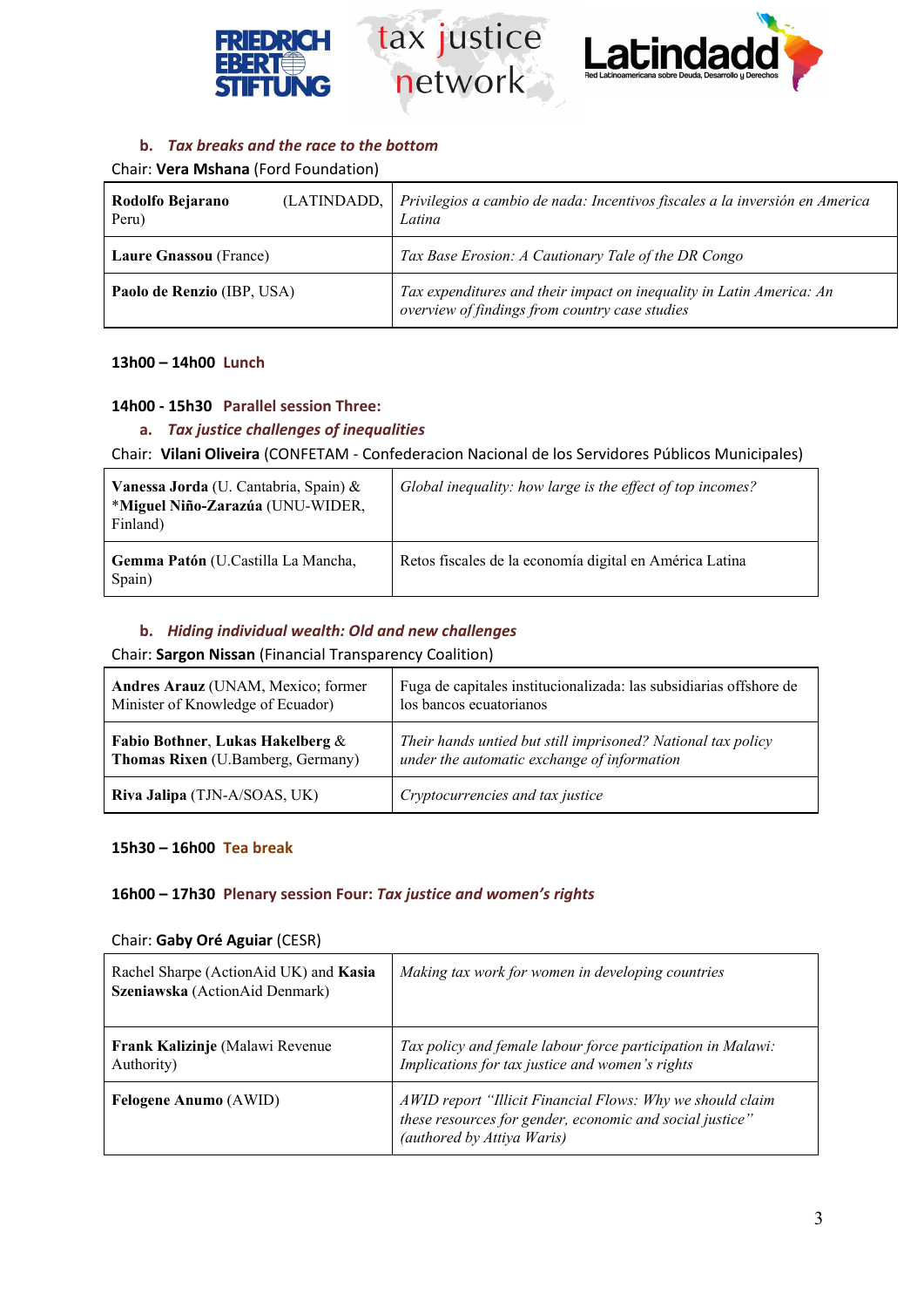





# **DAY TWO – 14 June 2018**

#### **08h50 – 09h00 Welcome to day two**

## **09h00 – 10h30 Plenary session Five:** *Taxation and gender (Colombia, Ecuador, Uruguay, Bolivia and Venezuela)*

Chair: **Maria Valdes Fernandes** (FES, Colombia)

| Irma Yaneth Lima Pantaleón and Sofía Farfán<br>de Rodriguez (Superintendencia de<br>Administración Tributaria, SAT - Guatemala) | Impuestos y género, iniciativa desde las administraciones<br>tributaries            |
|---------------------------------------------------------------------------------------------------------------------------------|-------------------------------------------------------------------------------------|
| Maria Dolores Almeida (consultora<br>independiente, ex viceministra de finanzas del<br>Ecuador)                                 | Estado de la tributación para la equidad de género en<br>Ecuador                    |
| Esther Pineda (consultora independiente en<br>temas de género y equidad)                                                        | Perspectiva de género y justicia tributaria: una<br>aproximación al caso venezolano |

#### **10h30 – 11h00 Coffee**

#### **11h00 – 12h30 Parallel session Six:**

**a.** *El aporte fiscal de la minería y comentarios sobre la erosión de la base gravable y traslado de beneficios en la industria extractiva.*

Chair: **Victor Garzon** (GIZ, Germany)

Panel: **Maria Dolores Almeida** (consultora independiente, ex viceministra de finanzas del Ecuador) **Marcio Ferreira Verdi** (CIAT)

**Michael Hanni** (CEPAL) **Fabian Klemme** (GIZ)

#### **b.** *Trade and tax injustices*

Chair: **Savior Mwambwa** (Open Society Foundations) **tbc**

| Christine Carton & *Sadri Slim (El    | Trade misinvoicing in OECD countries: What can we learn from      |
|---------------------------------------|-------------------------------------------------------------------|
| Colegio de Chihuahua, Mexico)         | bilateral trade intensity indices?                                |
| Swati Verma (Institute for Studies in | Intangible payments and tax avoidance: Transfer pricing appraisal |
| Industrial Development, India)        | challenges in Indian context                                      |

#### **12h30 – 14h00 Lunch**

#### **14h00 - 15h00 Parallel session Seven:**

**a.** *Money-laundering: Spotlight on Kenya*

Chair: **Attiya Waris** (U. Nairobi)

| <b>Nancy Chepkorir Kiget (Kenya)</b> | Financial institutions' money laundering affecting tax base in<br>Kenva                                                           |
|--------------------------------------|-----------------------------------------------------------------------------------------------------------------------------------|
|                                      | Ann Ng'ang'a & Rodgers Koima (Kenya)   Addressing money laundering in developing economies: Lessons<br>from the Kenyan experience |